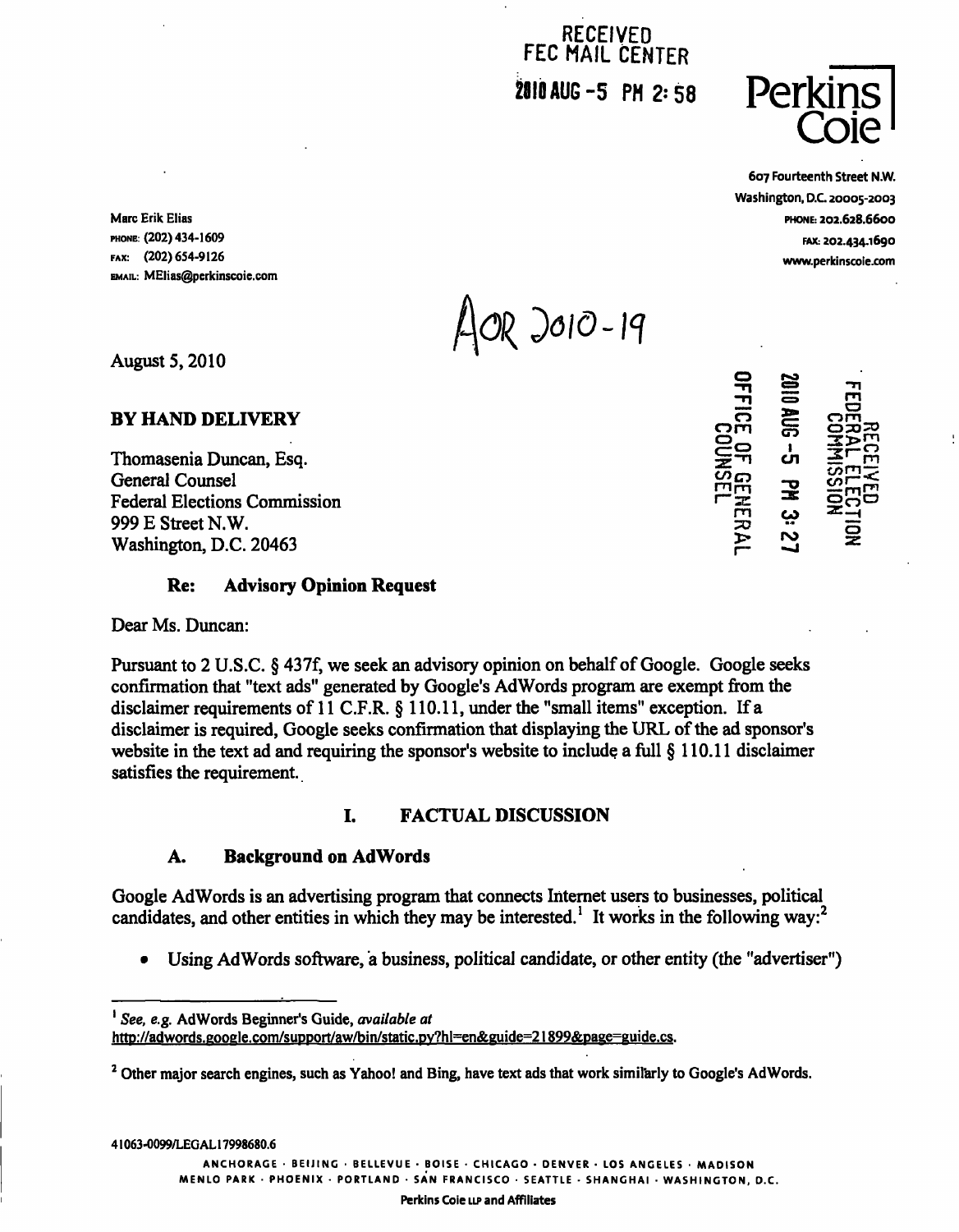generates a series of text ads;

• These text ads consist of a headline (which links to the advertiser's website), two lines of text, and a display URL (to notify the user of the website to which she will be directed). An example is below:

> Advertise With Google Want fast results? Create your ad campaign today! www.adwords.google.com

- The advertiser then chooses certain keywords that will be associated with each text ad;
- When the Internet user enters search terms in Google's search engine or views content relevant to the selected keywords on publishing sites within the Google Content Network, AdWords generates text ads that appear alongside the natural search results or the content of the website;
- An example is below there are three text ads at the top of the screen and eight more along the right hand side of the screen.



As the figure above demonstrates, text ads contain a maximum of 95 characters  $-25$  characters in the headline and 70 characters in the body of the  $ad<sup>3</sup>$ . This format is standard for all advertisers. Forcing Google or other search engines to generate different sized ad spaces for different advertisers would reduce the value of the smaller ads and the number of ads that can be shown on any page.

<sup>&</sup>lt;sup>3</sup> Text ads generated by Yahoo! and Bing have similar space limitations.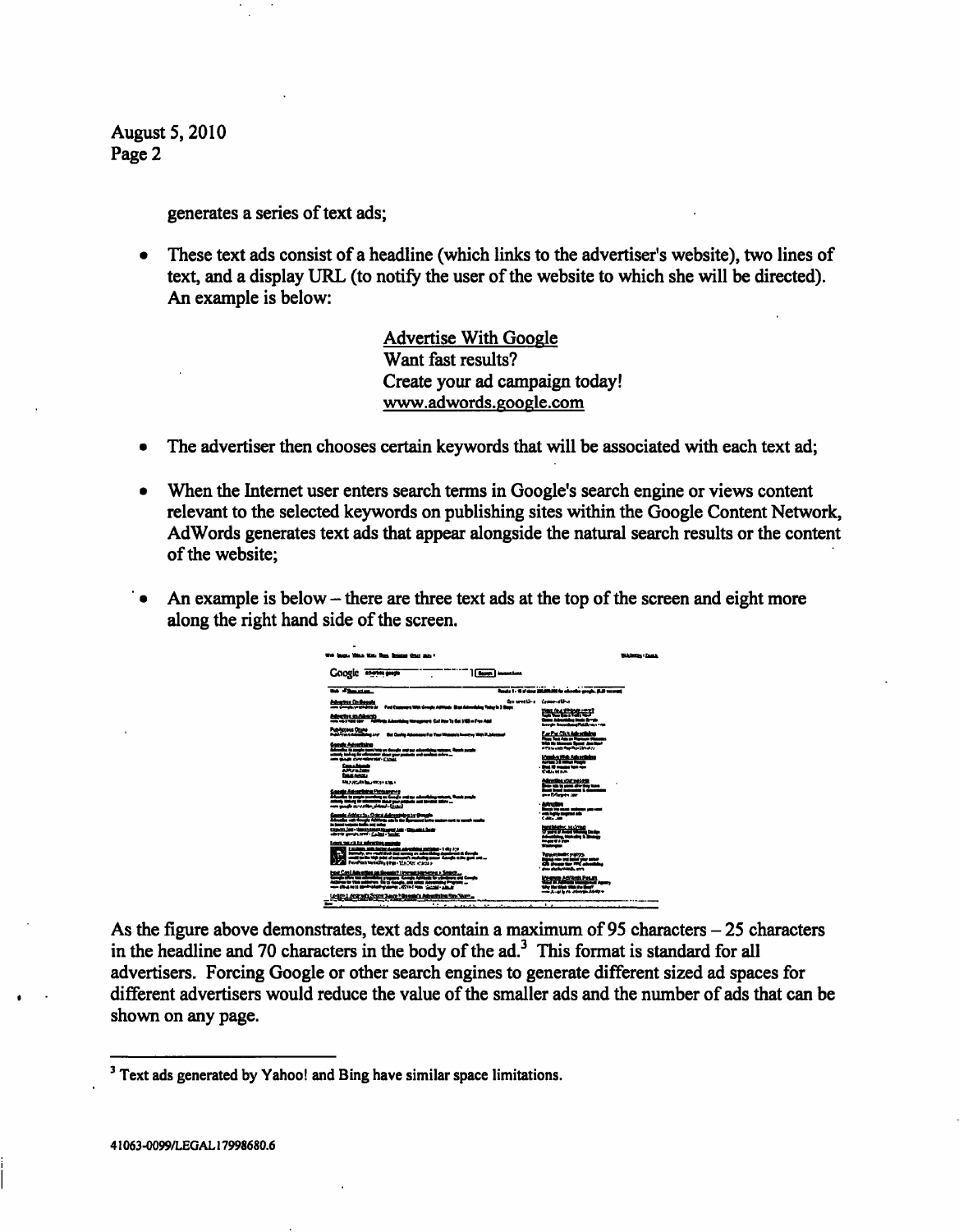As a result of this severe space limitation, a text ad is fundamentally different from a television or newspaper advertisement. Unlike these advertisements, the text ad does not attempt to make a "final sale" of a product or service. Instead, its primary purpose is to persuade potential customers to visit its website (the "landing page") and learn more about what the advertiser has to offer.

Consequently, advertisers do not pay Google based on the number of times that its text ads appear. Instead, advertisers pay Google based on the number of times that a potential customer clicks on one of its ads. In addition, AdWords rewards advertisers (by offering sponsors cheaper rates and better positioning) based on the quality of the landing page and the historical clickthrough rate of its ads. This illustrates that both Google and the advertiser view the landing page as the primary forum in which advertiser-to-customer communications take place.

## B. Use of AdWords by Candidates and Committees

The Internet is the "great equalizer in political debate." See Testimony of Commissioner Ellen L. Weintraub Before the California FPPC Subcommittee on Internet Political Activity (Mar. 24, 2010). "Unlike other forms of mass communication, the Internet has minimal barriers to entry, including its low cost and widespread accessibility." Internet Communications, Explanation and Justification, 71 Fed. Reg. 18589, 18589 (Apr. 12, 2006). While traditional political advertising forces candidates to compress their messages into 30-second sound bites, the Internet allows candidates to have a richer discussion with voters. On their websites, candidates can explain their positions on a wide range of policy issues and converse with voters about their concerns. With e-mail and other interactive tools, candidates can equip supporters to participate in grassroots activities and provide daily updates about the latest campaign news.

However, before a candidate can leverage these inexpensive communication tools, she needs to attract potential supporters to her website. For candidates who begin the campaign with low name recognition, this is not an easy task. In the last few years, many of these candidates have turned to AdWords to help.<sup>4</sup> During the 2008 election cycle, more than half of "online political users" (including two-thirds of users under the age of 30) used "portal news services," such as Google, to learn more about campaigns.<sup>5</sup> These users often employ search engines to find candidates who share their views on particular issues. An underdog candidate running on a strong environmental platform, for example, can attract potential supporters to her website by creating text ads with keywords such as "effects of global warming" or "support cap and trade." When an Internet user types those words into a search engine, the candidate's text ad will appear

<sup>&</sup>lt;sup>4</sup> Although exact figures are unavailable, candidates spent tens of millions of dollars on AdWords during the 2008 election cycle.

<sup>&</sup>lt;sup>5</sup> See The Internet's Role in Campaign 2008, Pew Internet & American Life Project (April 2009), available at http://www.pewinternet.org/Reports/2009/6--The-Internets-Role-in-Campaign-2008.aspx, at 61-62.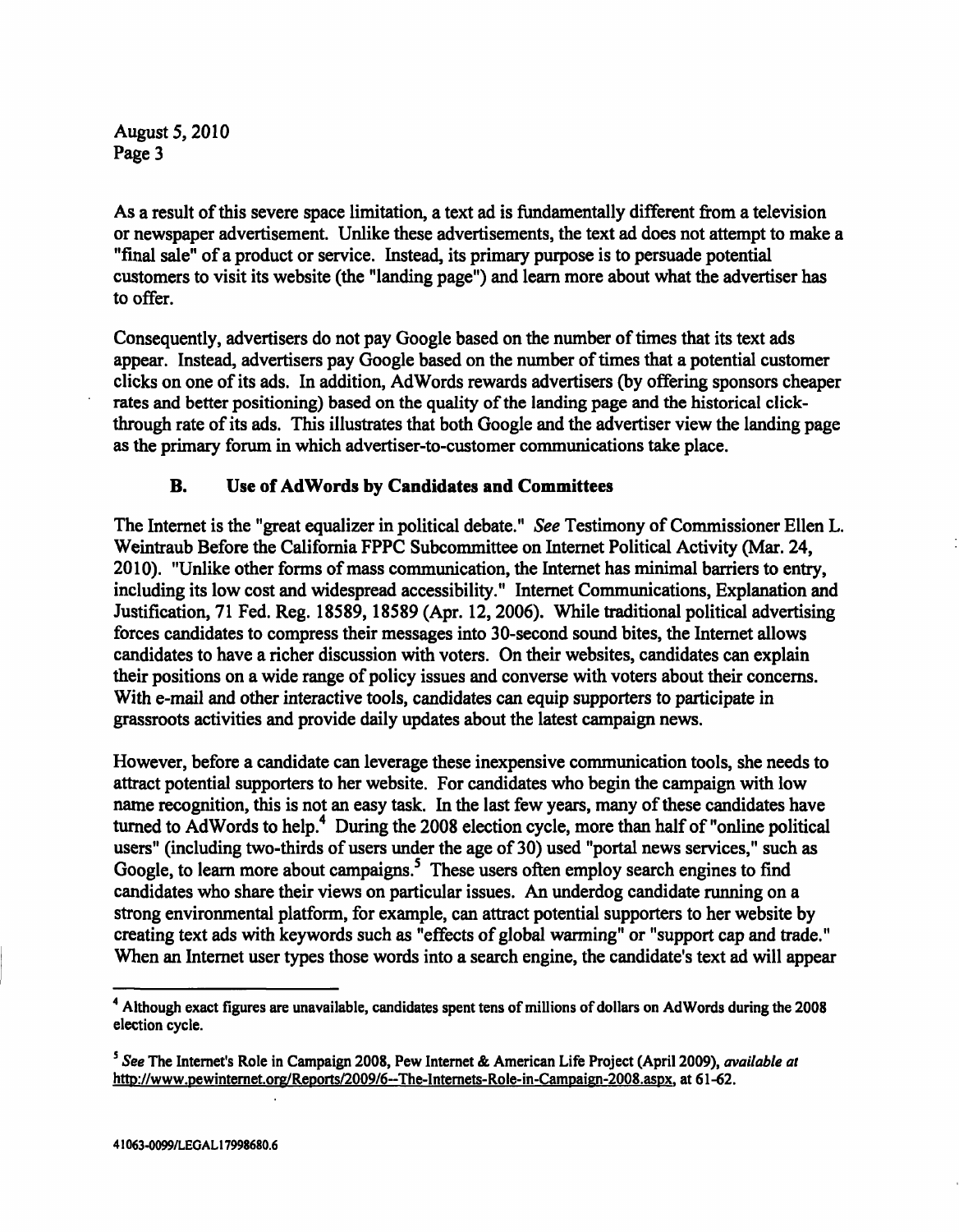next to the search results. If the text ad convinces the user to click through to the candidate's website, the user can read about the candidate's positions on environmental issues and make an educated decision about whether to become a supporter.

These ads are enormously cost-effective for candidates with limited resources. Candidates can target their ads to a specific geographic area and can select websites in Google's content network that are frequented by potential supporters. Campaigns can also measure the effectiveness of each ad by monitoring its click-through rate and fund only those ads that succeed in driving people to their website. For under-funded campaigns who cannot afford to spend money on  $expensive - or ineffective - advertising, there is no viable alternative.$ 

### II. LEGAL DISCUSSION

### A. Disclaimer Requirements on Public Communications

FEC regulations require that "public communications" by political committees contain certain disclaimers. See 11 C.F.R. § 110.11(a)(1). A "public communication" includes "communications placed for a fee on another person's Web site." Id. § 100.26.

If a candidate pays for the communication, the disclaimer must state that the communication "has been paid for by the authorized political committee."  $Id$ , § 110.11(b)(1). If someone other than a candidate pays for the communication, the disclaimer must "clearly state the full name and permanent street address, telephone number, or World Wide Web address of the person who paid for the communication, and that the communication is not authorized by any candidate's committee." Id.,  $\S$  110.11(b)(3). In all cases, the disclaimer "must be presented in a clear and conspicuous manner, to give the reader, observer, or listener adequate notice of the identity" of the ad's sponsor. Id.,  $\S 110.11(c)(1)$ .

### B. "Small Items" Exception to the § 110.11 Requirement

### 1. The "small items" exception

The FEC does not require political committees to include disclaimers on "[b]umper stickers, pins, buttons, pens, and similar small items upon which the disclaimer cannot be conveniently printed." Id., § 110.11(f)(1)(i). In addition, the Commission recognizes an exception for "[s]ky writing, water towers, wearing apparel, or other means of displaying an advertisement of such nature that the inclusion of a disclaimer would be impracticable." *Id.*, § 110.11(f)(1)(ii).

On two occasions in the last decade, the Commission has applied the "small items" exception to ease or eliminate the disclaimer requirement for new communication mediums – text messaging and embedded radio advertising. See Advisory Opinions 2002-09 (Target Wireless), 2004-10 (Metro Networks). Two principles emerge from these opinions. First, where the disclaimer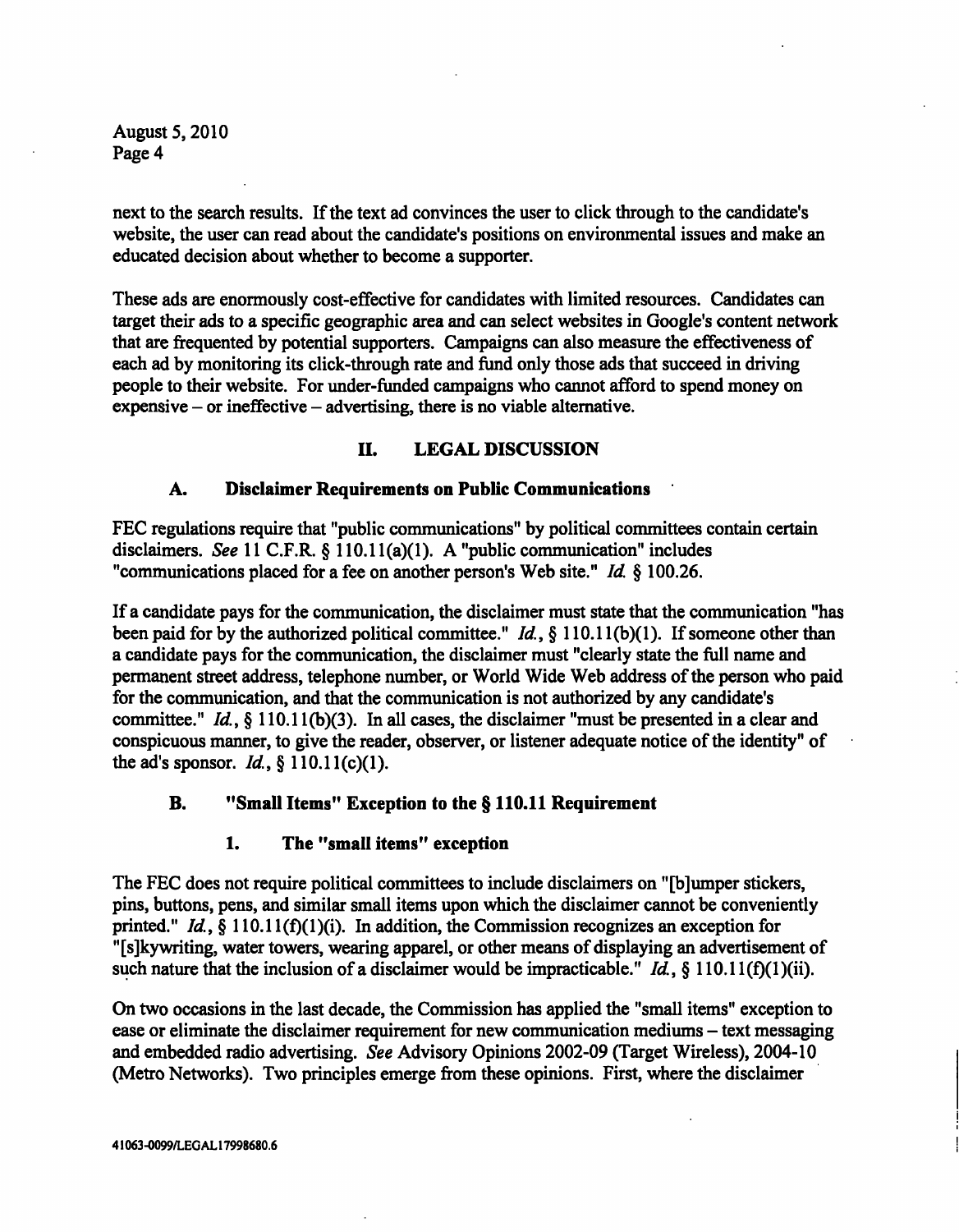requirements in § 110.11 would preclude candidates from utilizing the new medium, the requirements should be eased or eliminated. Second, the medium provider should not be compelled to adopt new technologies or fundamentally change its business model to facilitate compliance with § 110.11.

In Advisory Opinion 2002-09 (Target Wireless), the Commission determined that the text messages at issue, which were limited to 160 characters per screen, did not have to include a disclaimer. The Commission acknowledged that typical disclaimers – ranging from "Paid for by Smith for Congress" for candidates to "Paid for by the Fisherman Union's PAC and Not Authorized by any Candidate or Candidate's Committee" for committees - take up between 30 and 100 characters. The space afforded to political advertisers was limited further by the fact that news content took up a certain percentage of the 160 available characters. Rather than substitute its technological or business judgment for that of the company, the Commission accepted these limitations as fact and determined that the "small items" exception applied.<sup>6</sup>

A few years later, the Commission again confronted a new communications medium where the disclaimers prescribed by § 110.11 could not be featured. See Advisory Opinion 2004-10 (Metro Networks). Metro Networks had found that some advertisers preferred having their messages "embedded" in live reporting. However, this advertising method made it "physically impossible" for a political candidate to deliver the "stand by your ad" message, since the reporter was not in a studio and the stations' equipment did not allow for the a pre-recorded message to be played in tandem with the live reporting. Given these technological limitations, the Commission concluded that the reporter (rather than the candidate) could read the disclaimer.

## 2. The "small items" exception applies to text ads generated by Google AdWords

The text ads generated by Google AdWords qualify for the "small items" exception and are therefore exempt from the disclosure requirements of § 110.11.

Google's text ads provide advertisers with only 95 characters to communicate a message. This constitutes fewer than 60 percent of the characters that were available to text message advertisers in Target Wireless. As the Commission acknowledged, disclaimers typically run from 30 to 100 characters. See Advisory Opinion 2002-09. Therefore, if the Commission required the

<sup>&</sup>lt;sup>6</sup> See Advisory Opinion 2002-09 ("because an SMS two-page message is treated as two separate messages, the chances that the two pages would arrive in tandem are remote ... [fjinally ... the second page of a two-page message would consume additional time and would cost consumers money."); Letter to Office of General Counsel from Attorney for Target Wireless (Aug. 21,2002) (commenting on Draft Advisory Opinion 2002-09) ("[w]hile it may be possible to offer political advertising exclusive of content ... the realistic opt-in subscription rate for a *political* advertising only SMS service will be so insignificant that this medium will be rendered useless to any Federal candidate wishing to reach more than a handful of voters.").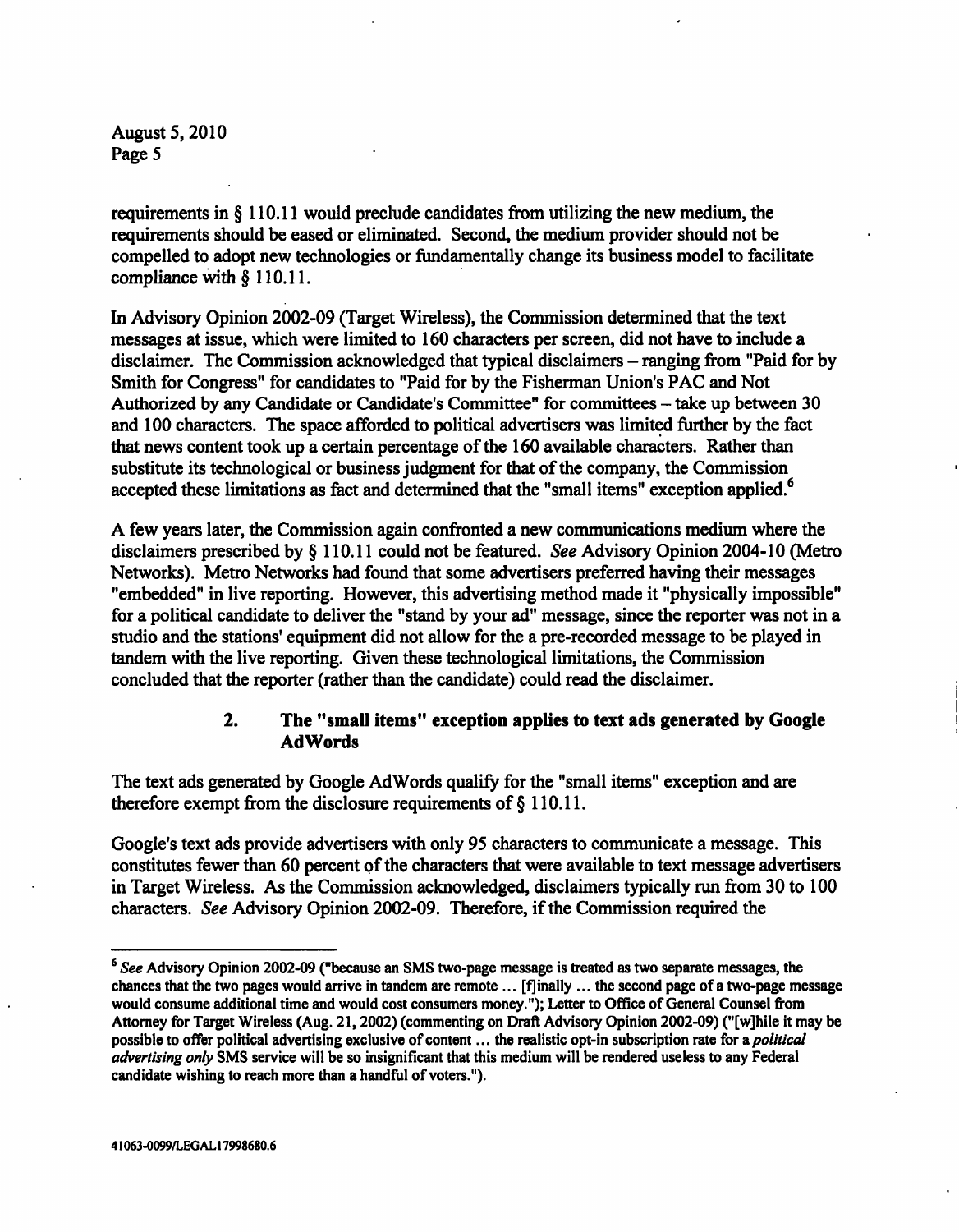hypothetical "Smith for Congress" campaign to include a disclaimer in a Google text ad, the campaign would have only 34 remaining characters in the body of the ad to communicate its message, with an additional 25 characters available in the headline. Meanwhile, if the hypothetical Fisherman's PAC ran a Google text ad, it would consist entirely of a disclaimer, with no room available to communicate a message.

Given these space limitations, requiring a full disclaimer in the text ad would foreclose the medium of communication entirely.<sup>7</sup> Eliminating this medium would prevent under-funded candidates from reaching potential supporters on the Internet and would benefit the well-funded candidates who could afford expensive television advertisements. Such a decision would enhance the role that big-money contributions play in the outcome of political campaigns and would undermine the Commission's policy towards Internet communications. See 71 Fed. Reg. at 18589 ("[T]he Commission recognizes the Internet as a unique and evolving mode of mass communication and political speech that... warrants a restrained regulatory approach.").

Furthermore, the purpose of the disclaimer requirement is to inform voters about the source of an ad's funding, not to mislead them. If political text ads had full disclaimers while business ads did not, some users could get the mistaken impression that the political committee advertiser was sponsoring all of the text ads on the page. See Letter to Office of General Counsel from Attorney for Target Wireless (June 13,2002), commenting on Advisory Opinion Request 2002- 09 ("A subscriber will be even more confused if he receives one SMS text message promoting a candidate and a separate SMS message with a disclaimer when each is received at different times and with no apparent logical connection between the original communication and the disclaimer.").

Because the text ads generated by AdWords are "small items" under both 11 C.F.R. § 110.11(f)(1)(i) and the Commission's precedents, the disclaimer requirements prescribed by  $\S$ 110.11 should not apply.

# C. Use of Alternative Disclaimer to Satisfy § 110.11 Requirements

## 1. The Commission's record of allowing alternative disclaimers

The Commission "has long recognized that in certain circumstances it is impracticable to provide a full disclosure statement in the prescribed manner." Advisory Opinion 2004-10 (emphasis added). On multiple occasions, it has modified the disclaimer requirement to adjust for these circumstances.

 $<sup>7</sup>$  Just as the Commission did not second guess the value of embedding a political communication or the feasibility of</sup> sending multiple text messages, it should not force Google to re-engineer its AdWords program for the sole purpose of allowing candidates to include a full § 110.11 disclaimer. See Advisory Opinions 2002-09,2004-10.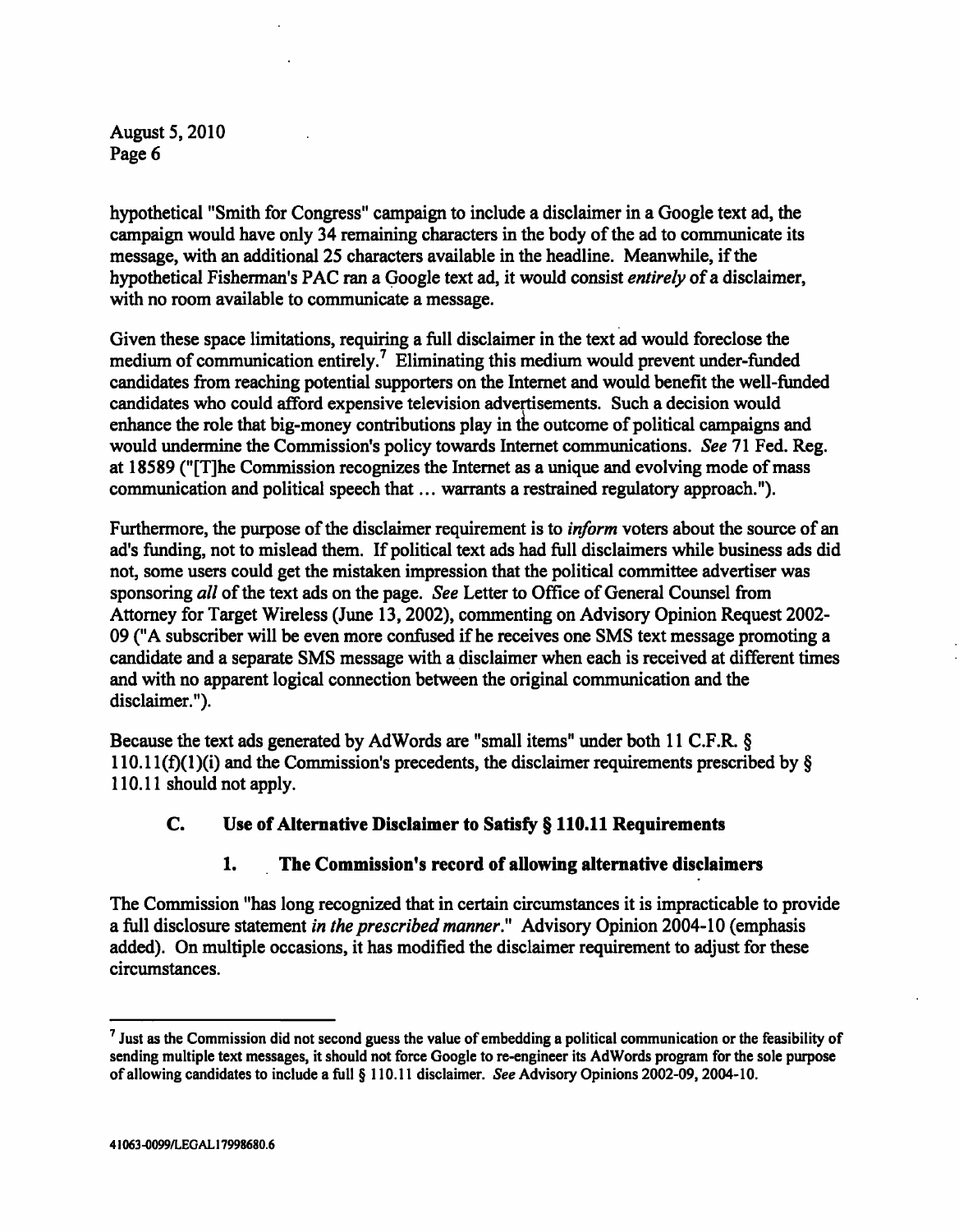For example, the Commission has concluded several times that a communication on behalf of multiple candidates does not need to include separate disclaimers for each candidate. See Advisory Opinions 1994-13 (Voter Education Project), 2004-1 (Bush/Kerr), 2004-37 (Waters). In an earlier opinion, the Commission held that as long as the "notice of the political fundraising purpose of the concert [was] given at any location where [fundraising concert] tickets are sold," the concert ticket itself did not need to include the disclaimer. See Advisory Opinion 1980-42 (Hart). Finally, in the Metro Networks opinion, the Commission allowed the reporter to read a modified "stand by your ad" disclaimer, which, in addition to dispensing with the requirement that the candidate deliver the disclaimer, did not require that the communication mention the office that the sponsoring candidate sought. See Advisory Opinion 2004-07.

### 2. Inclusion of committee website in text ad and full § 110.11 disclaimer on landing page satisfies the disclaimer requirement

If a disclaimer is required, the Commission should consider the requirement satisfied if (1) the text ad displays the URL of the sponsoring committee's website and (2) the landing page contains a full § 110.11 disclaimer. By ensuring that "Voters are fully informed' about the person or group who is speaking," this sequence of disclaimers fulfills the core purpose underlying § 110.11. See Citizens United v. Federal Election Commission, 130 S.Ct. 876, 915 (2010), quoting *Buckley v. Valeo*, 424 U.S. 1, 76 (1976) (quotations omitted).<sup>8</sup>

As the Commission already recognizes, a committee's URL address provides important information to the recipient of a public communication. See 11 C.F.R. § 110.1 l(b)(3) (allowing committees to include URL, rather than telephone or street address, in partial satisfaction of the disclaimer requirement). Google, too, requires text ads to display the sponsor's URL, in order to "give users a clear idea of what website they'll be taken to when they click on the ad." See AdWords Beginner's Guide. The value of the information is even greater in this context, because text ads do not disappear until the user takes an action (such as clicking on a link or navigating away from the page). As a result, users can read the text ads at their own pace and then click on the link to confirm the identity of the sponsoring committee.

Including the full § 110.11 disclaimer on the landing page also serves important informational interests. In fact, prior to the District Court's decision in Shays v. Federal Election Commission, 337 F.Supp. 2d 28 (D.D.C. 2004), the Commission had concluded that "extending the disclaimer requirements only to political committee websites" satisfied the strong interest in providing "prompt public disclosure." See Disclaimers, Fraudulent Solicitation, Civil Penalties, and Personal Use of Campaign Funds, Explanation and Justification, 67 Fed. Reg. 76962, 76963

<sup>&</sup>lt;sup>8</sup> In Advisory Opinion 2002-09, Target Wireless proposed a similar sequence of disclaimers to "allow recipients to ascertain the identity of the sponsors of the political messages."  $Id$ , n. 3. The Commission stated that "[n]othing in this opinion would preclude Target's use of these approaches." Id.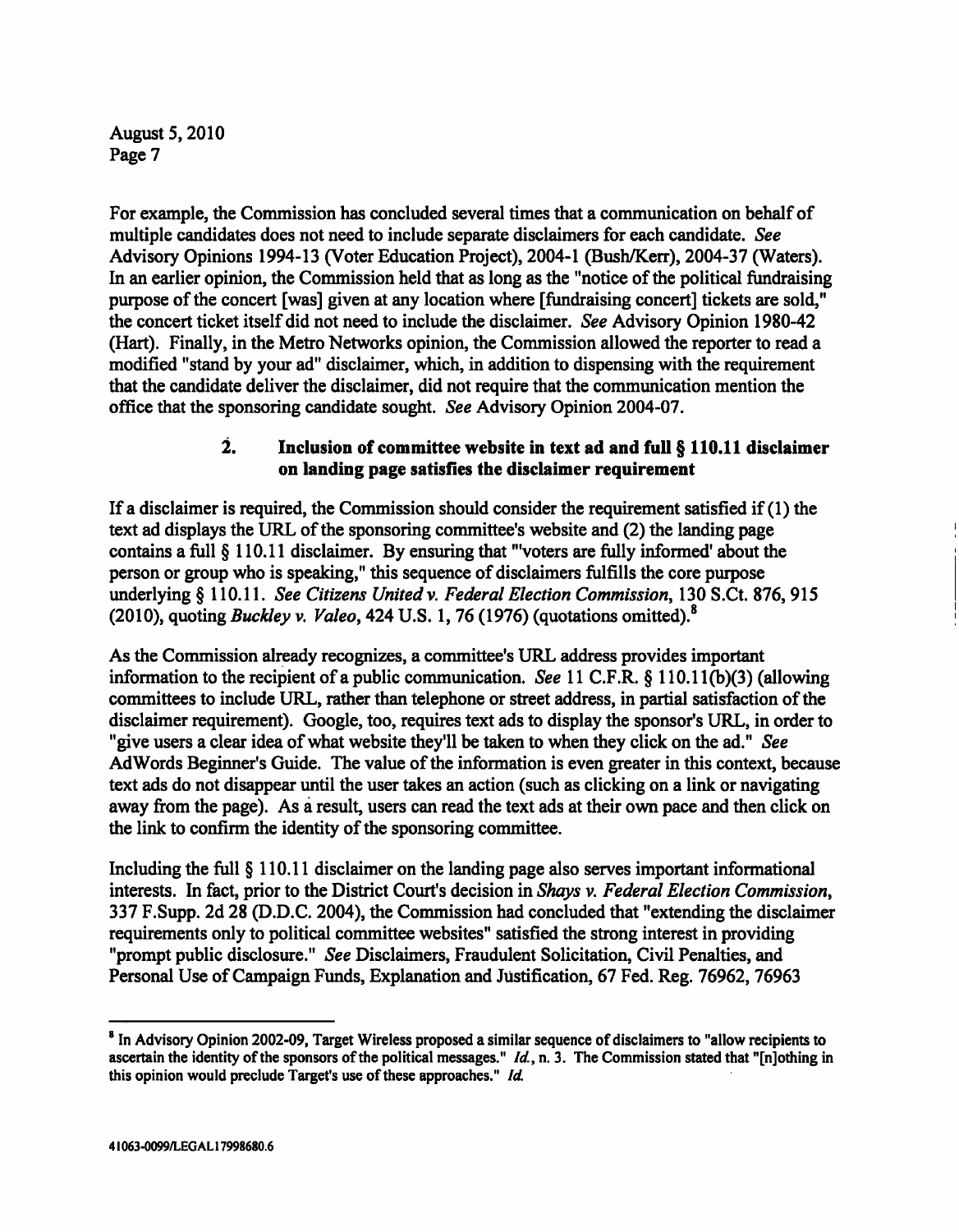(Dec. 13, 2002). $9$  The Commission continues to require political committees to include a disclaimer on "all Internet websites ... available to the general public," evidencing its belief in the value of this disclaimer. See 11 C.F.R.  $\S$  110.11(a)(1).

Just as different pages in a multiple-page mailer are part of the same communication, the text ad and landing page form an integrated sequence of advertising. Under Commission rules, "[t]he disclaimer need not appear on the front or cover page of the communication so long as it appears within the communication." Id.,  $\S$  110.11(c)(2)(iv). Of course, if a voter discards the mailer after only reading the front of it, she will never see the disclaimer. Similarly, if the text ad does not interest the user, she will not click on the headline and may never find out who paid for the ad. However, as long as the recipient of the message can easily obtain the disclaimer information, the core purpose of the requirement has been satisfied.<sup>10</sup> The proposed sequential disclaimer achieves that goal.

Finally, it is significant that sponsors only pay for text ads that are "clicked" by users. In 2006, the Commission drew a line between "communications placed for a fee on another person's website" and other Internet communications. In its Explanation and Justification for this rule, the Commission reasoned that since other forms of "public communications" are "typically placed for a fee," Internet communications "placed for a fee" should also be treated as "public communications" requiring a disclaimer. See 71 Fed. Reg. at 18593. Because they are not placed for a fee, the so-called "non-clicked" ads are not the type of ads that the Commission had in mind when it required certain Internet communications to include disclaimers.<sup>11</sup> Meanwhile, because a user who clicks on a text ad typically lands on the website of the sponsoring committee  $-$  which is required to have a disclaimer  $-$  the paid "clicked" ads satisfy the basic requirements of § 110.11.

#### III. QUESTIONS PRESENTED

In light of these issues, Google, Inc. seeks confirmation that:

1. Text ads generated by Google AdWords qualify for the "small items" exception in §

<sup>&</sup>lt;sup>9</sup> To comply with this new sequential disclaimer requirement, persons other than political committees that make "express advocacy" communications or solicitations in text ads would need to include such a disclaimer on their websites. See 11 C.F.R. § 110.11(a)(2), (3).

<sup>&</sup>lt;sup>10</sup> The concern, expressed by the Commission in 2002, that some users would not be able to "click through" to the landing page, is inapposite in this context. See First General Counsel's Report, MUR 4957 (July 3, 2002), 5-6.

<sup>&</sup>lt;sup>11</sup> In its Explanation and Justification for the Internet regulations, the Commission said that "sponsored links" and "pay per click" ads were not exempt from the definition of "public communications." See 71 Fed. Reg. at 18594, n. 28,18595. However, the E&J did not specifically address whether such ads would still be considered "public communications" if they were never "clicked" and, therefore, never paid for by the sponsor.